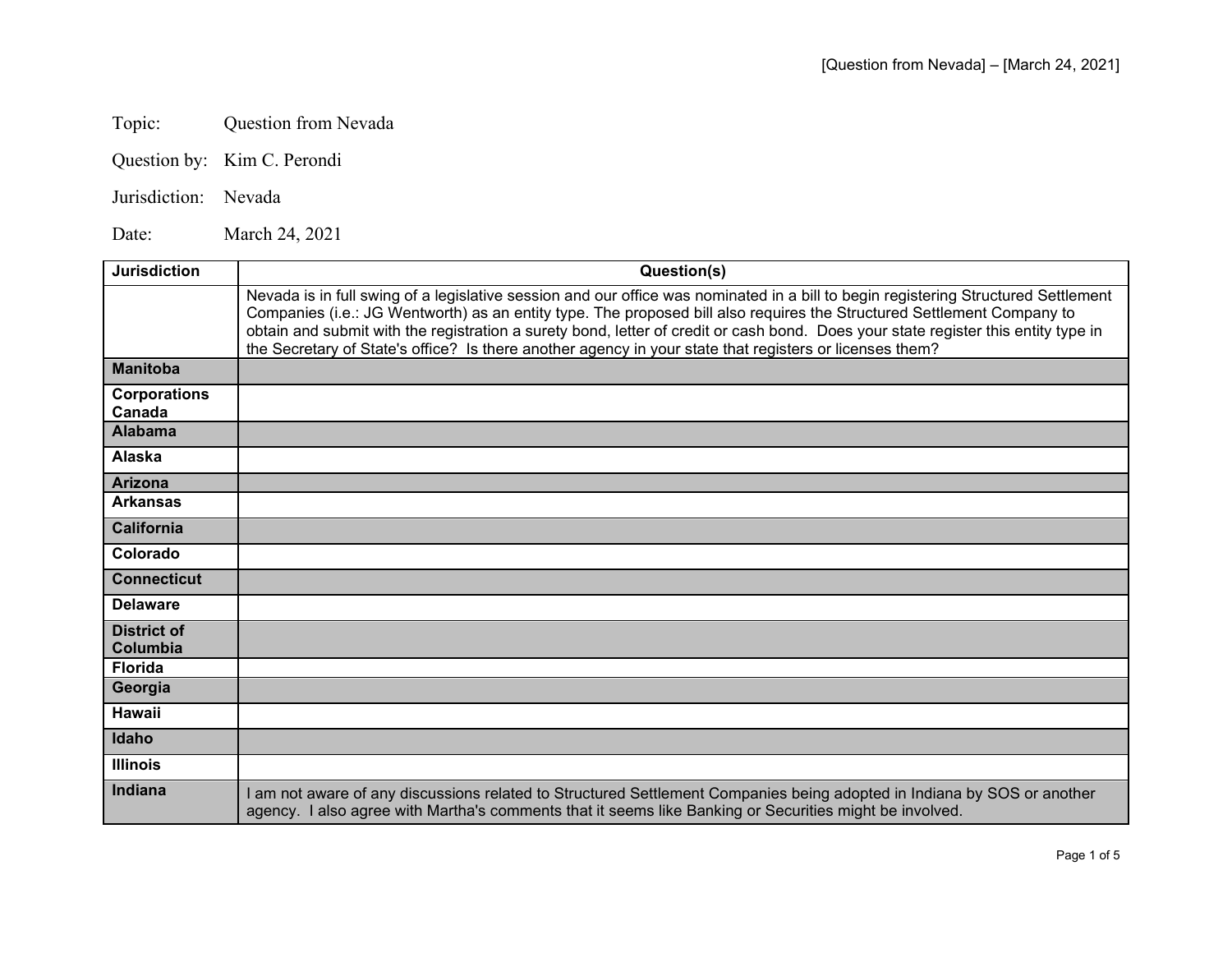| <b>Jurisdiction</b>  | Question(s)                                                                                                                                                                                                                                                                                                                                                                                                                                                                                                   |
|----------------------|---------------------------------------------------------------------------------------------------------------------------------------------------------------------------------------------------------------------------------------------------------------------------------------------------------------------------------------------------------------------------------------------------------------------------------------------------------------------------------------------------------------|
|                      | Nevada is in full swing of a legislative session and our office was nominated in a bill to begin registering Structured Settlement<br>Companies (i.e.: JG Wentworth) as an entity type. The proposed bill also requires the Structured Settlement Company to<br>obtain and submit with the registration a surety bond, letter of credit or cash bond. Does your state register this entity type in<br>the Secretary of State's office? Is there another agency in your state that registers or licenses them? |
| lowa                 |                                                                                                                                                                                                                                                                                                                                                                                                                                                                                                               |
| <b>Kansas</b>        |                                                                                                                                                                                                                                                                                                                                                                                                                                                                                                               |
| Kentucky             |                                                                                                                                                                                                                                                                                                                                                                                                                                                                                                               |
| Louisiana            | The Structured Settlement Protection Act was enacted in Act 260 of the Louisiana 2019 Regular Session. We began filing<br>Structured Settlement Purchase Company Registrations on July 1, 2020. This was a new filing, not one we took over from<br>another agency, which is sometimes the case.<br>We provide a form for the filing and it also requires an accompanying surety bond or letter of credit/cash bond. They can file by                                                                         |
|                      | paper or the option is available to file online at our geauxbiz site, where they would upload the prescribed form and bond. It is<br>renewable annually.<br>Currently there is no fee, but we are looking at adding a fee in upcoming legislation.                                                                                                                                                                                                                                                            |
| <b>Maine</b>         |                                                                                                                                                                                                                                                                                                                                                                                                                                                                                                               |
| <b>Maryland</b>      |                                                                                                                                                                                                                                                                                                                                                                                                                                                                                                               |
| <b>Massachusetts</b> |                                                                                                                                                                                                                                                                                                                                                                                                                                                                                                               |
| Michigan             |                                                                                                                                                                                                                                                                                                                                                                                                                                                                                                               |
| <b>Minnesota</b>     |                                                                                                                                                                                                                                                                                                                                                                                                                                                                                                               |
| <b>Mississippi</b>   |                                                                                                                                                                                                                                                                                                                                                                                                                                                                                                               |
| <b>Missouri</b>      |                                                                                                                                                                                                                                                                                                                                                                                                                                                                                                               |
| <b>Montana</b>       |                                                                                                                                                                                                                                                                                                                                                                                                                                                                                                               |
| <b>Nebraska</b>      |                                                                                                                                                                                                                                                                                                                                                                                                                                                                                                               |
| <b>Nevada</b>        |                                                                                                                                                                                                                                                                                                                                                                                                                                                                                                               |
| <b>New Hampshire</b> |                                                                                                                                                                                                                                                                                                                                                                                                                                                                                                               |
| <b>New Jersey</b>    |                                                                                                                                                                                                                                                                                                                                                                                                                                                                                                               |
| <b>New Mexico</b>    |                                                                                                                                                                                                                                                                                                                                                                                                                                                                                                               |
| <b>New York</b>      |                                                                                                                                                                                                                                                                                                                                                                                                                                                                                                               |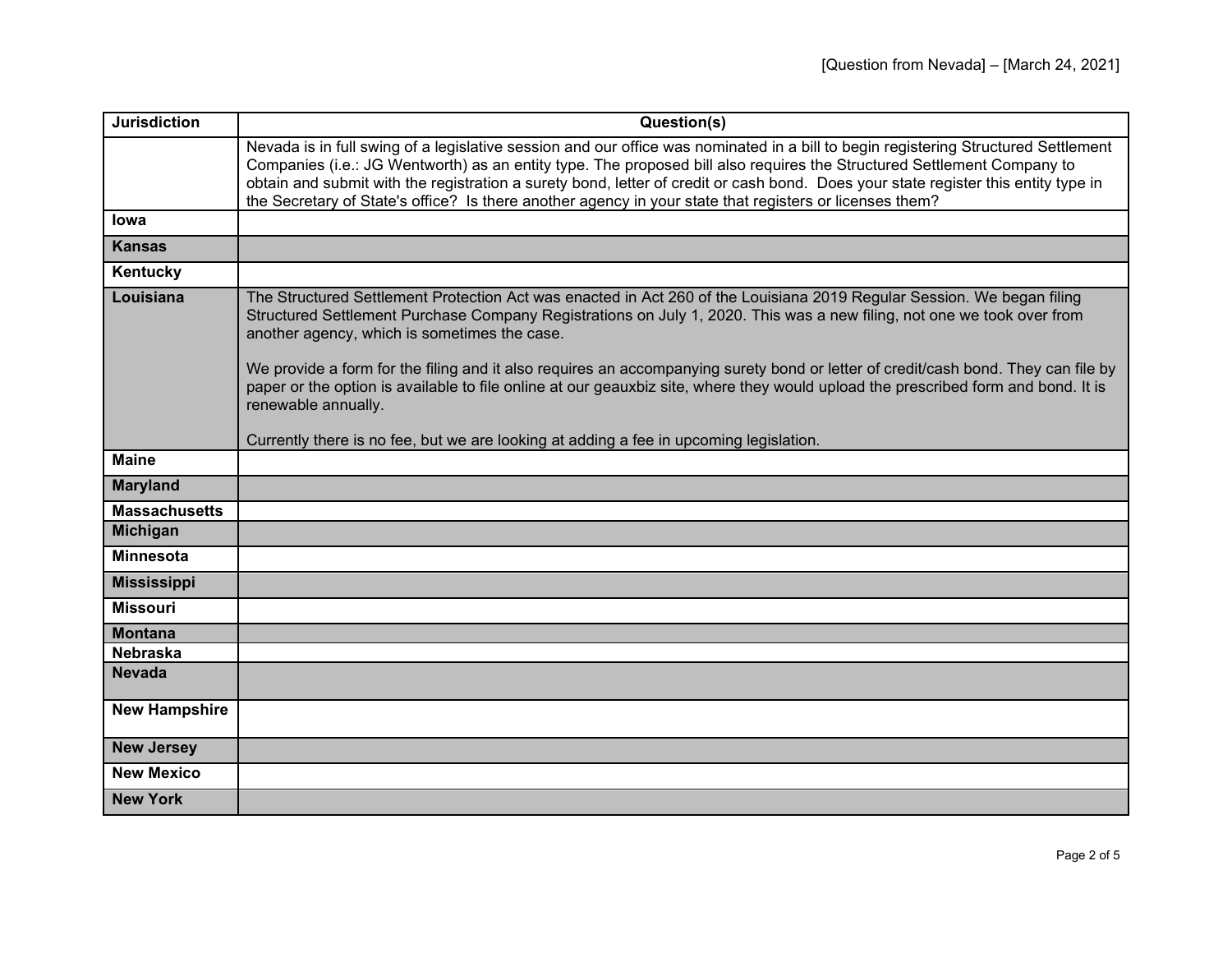| <b>Jurisdiction</b>   | Question(s)                                                                                                                                                                                                                                                                                                                                                                                                                                                                                                                                                                   |
|-----------------------|-------------------------------------------------------------------------------------------------------------------------------------------------------------------------------------------------------------------------------------------------------------------------------------------------------------------------------------------------------------------------------------------------------------------------------------------------------------------------------------------------------------------------------------------------------------------------------|
|                       | Nevada is in full swing of a legislative session and our office was nominated in a bill to begin registering Structured Settlement<br>Companies (i.e.: JG Wentworth) as an entity type. The proposed bill also requires the Structured Settlement Company to<br>obtain and submit with the registration a surety bond, letter of credit or cash bond. Does your state register this entity type in<br>the Secretary of State's office? Is there another agency in your state that registers or licenses them?                                                                 |
| <b>North Carolina</b> | However, I agree with Chuck Rogers that they would register as a regular business, corporation or LLC and if they were<br>offering annuities or other insurance products would need to be licensed with DOI.                                                                                                                                                                                                                                                                                                                                                                  |
| <b>North Dakota</b>   |                                                                                                                                                                                                                                                                                                                                                                                                                                                                                                                                                                               |
| Ohio                  |                                                                                                                                                                                                                                                                                                                                                                                                                                                                                                                                                                               |
| <b>Oklahoma</b>       |                                                                                                                                                                                                                                                                                                                                                                                                                                                                                                                                                                               |
| Oregon                |                                                                                                                                                                                                                                                                                                                                                                                                                                                                                                                                                                               |
| Pennsylvania          | Nevada is way ahead of us here.<br>I had to research (a/k/a google) the term Structured Settlement Company.<br>Here is a nice little explanation for anyone who cares to read:<br>https://www.consumerreports.org/cro/2010/03/can-singing-vikings-solve-your-cash-crunch/index.htm<br>We don't have Structured Settlement Companies as a class of companies registered with the Pennsylvania Department of<br>State.<br>It also seems like something our Insurance Department or Department of Banking and Securities might be involved in<br>(because of the annuity angle). |
| <b>Rhode Island</b>   |                                                                                                                                                                                                                                                                                                                                                                                                                                                                                                                                                                               |
| <b>South Carolina</b> |                                                                                                                                                                                                                                                                                                                                                                                                                                                                                                                                                                               |
| <b>South Dakota</b>   |                                                                                                                                                                                                                                                                                                                                                                                                                                                                                                                                                                               |
| <b>Tennessee</b>      |                                                                                                                                                                                                                                                                                                                                                                                                                                                                                                                                                                               |
| <b>Texas</b>          |                                                                                                                                                                                                                                                                                                                                                                                                                                                                                                                                                                               |
| <b>Utah</b>           |                                                                                                                                                                                                                                                                                                                                                                                                                                                                                                                                                                               |
| <b>Vermont</b>        |                                                                                                                                                                                                                                                                                                                                                                                                                                                                                                                                                                               |
| Virginia              | My research is showing that J.G. Wentworth Co is a Delaware stock corporation. I'm not convinced a new entity type is<br>needed for structured settlement companies.<br>https://sec.report/Ticker/JGWE                                                                                                                                                                                                                                                                                                                                                                        |